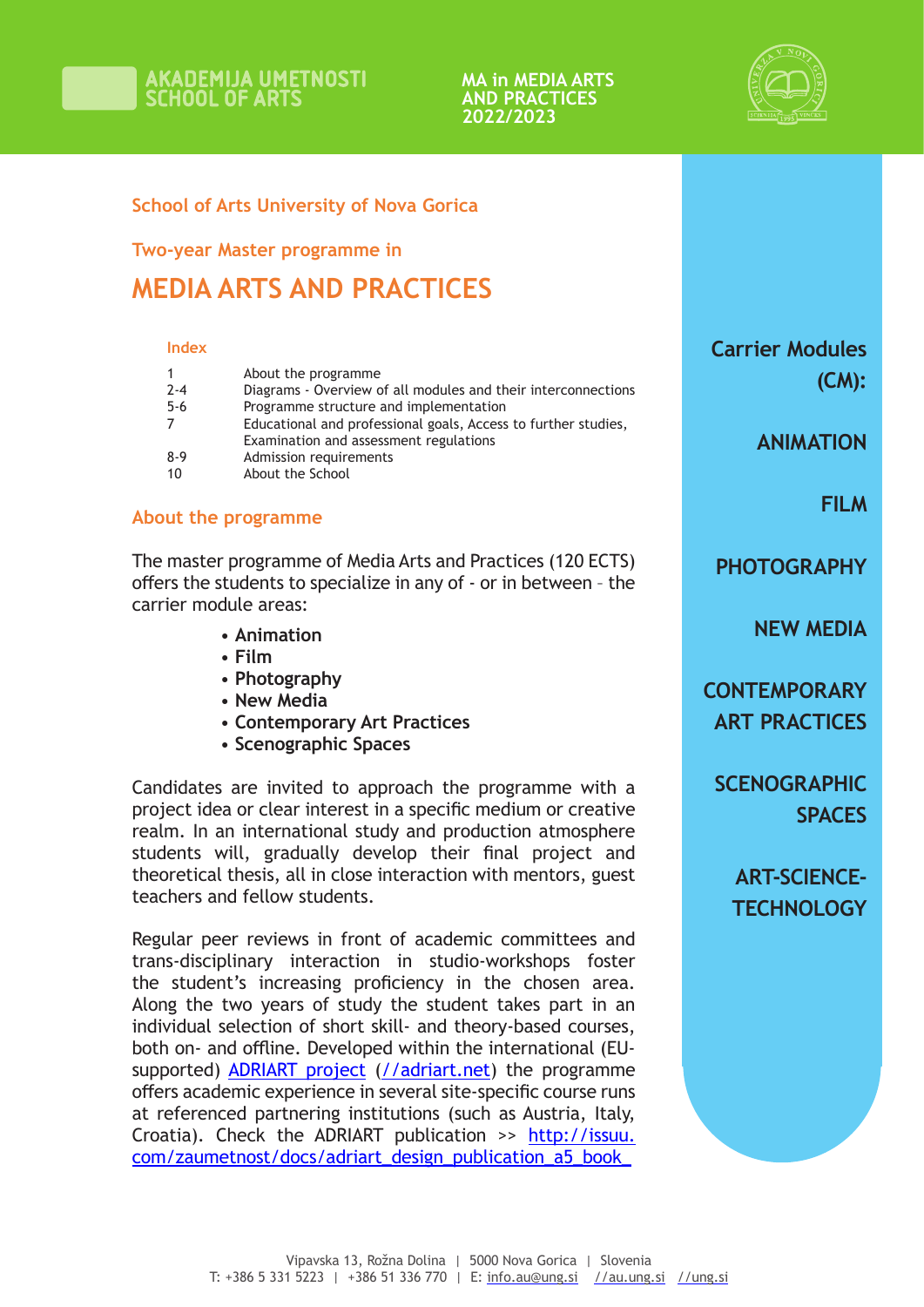**ACADEMIC PATHWAY EXAMPLE: "FILM"**



# **Diagram A**



\* All numbers refer to ECTS credits

**TIP** Techniques in Practice **DIP** Discourse in Practice **SIP** Selections in Practice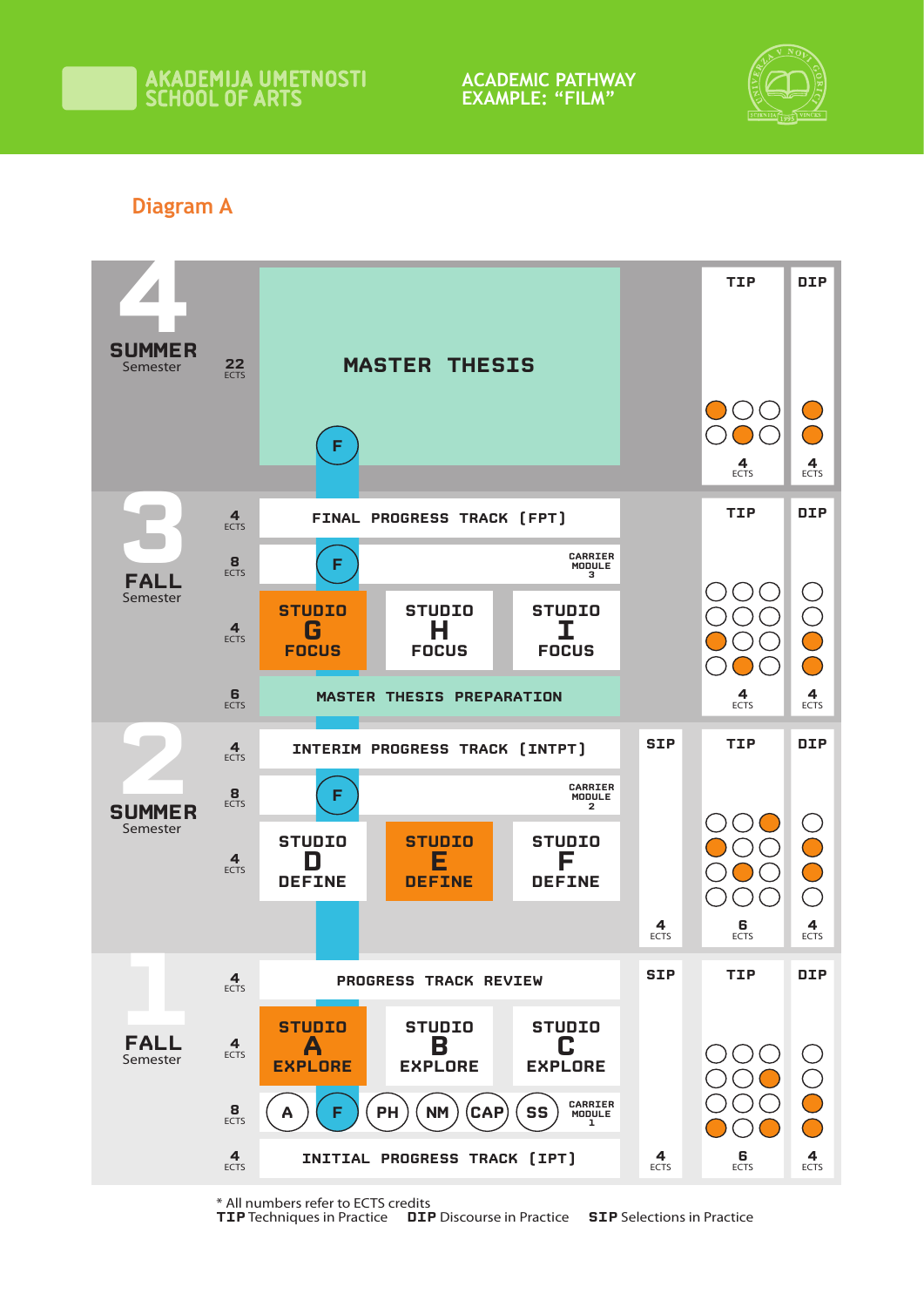

# **Diagram B: list of modules and levels**

|                                                                | <b>SEM.1</b>                      | <b>SEM.2</b>                        | <b>SEM.3</b>                                             | <b>SEM.4</b>            |
|----------------------------------------------------------------|-----------------------------------|-------------------------------------|----------------------------------------------------------|-------------------------|
| <b>CARRIER</b><br><b>MODULE</b>                                | PH<br>F<br>A                      | $(\mathsf{CAP})$<br>SS<br><b>NM</b> |                                                          |                         |
| Leveling                                                       | <b>EXPLORE</b>                    | <b>DEFINE</b>                       | <b>FOCUS</b>                                             |                         |
| <b>ECTS</b>                                                    | 8                                 | 8                                   | 8                                                        |                         |
| <b>PROGRESS</b><br><b>TRACK</b>                                |                                   |                                     |                                                          |                         |
| Leveling                                                       | <b>INITIAL</b>                    | <b>INTERIM</b>                      | <b>FINAL</b>                                             |                         |
| <b>ECTS</b>                                                    | $\overline{\mathbf{4}}$           | $\overline{4}$                      | $\overline{\mathbf{4}}$                                  |                         |
| <b>STUDIO</b>                                                  |                                   |                                     |                                                          |                         |
| Leveling                                                       | <b>EXPLORE</b>                    | <b>DEFINE</b>                       | <b>FOCUS</b>                                             |                         |
| <b>ECTS</b>                                                    | $\overline{\mathbf{4}}$           | $\overline{\mathbf{4}}$             | $\overline{4}$                                           |                         |
|                                                                |                                   |                                     |                                                          |                         |
| <b>DIP</b><br><b>TIP</b><br>$\ddot{\phantom{1}}$               | TIP Techniques in Practice        | <b>DIP</b> Discourse in Practice    | $\bigcirc$ = 2 ECTS                                      |                         |
| <b>TIP</b>                                                     |                                   |                                     |                                                          |                         |
| <b>ECTS</b>                                                    | 6                                 | 6                                   | $\overline{4}$                                           | 4                       |
| <b>DIP</b>                                                     |                                   |                                     |                                                          |                         |
| <b>ECTS</b>                                                    | 4                                 | 4                                   | 4                                                        | $\overline{\mathbf{4}}$ |
| <b>SIP</b>                                                     | <b>SIP</b> Selections in Practice |                                     | Selections from TIP+DIP, STUDIO or out of the programme. |                         |
| Leveling                                                       |                                   |                                     |                                                          |                         |
| <b>ECTS</b>                                                    | $\overline{\mathbf{4}}$           | $\overline{\mathbf{4}}$             |                                                          |                         |
| <b>MASTER</b><br><b>THESIS</b><br><b>MODULE</b><br><b>ECTS</b> |                                   |                                     | 6                                                        | 22                      |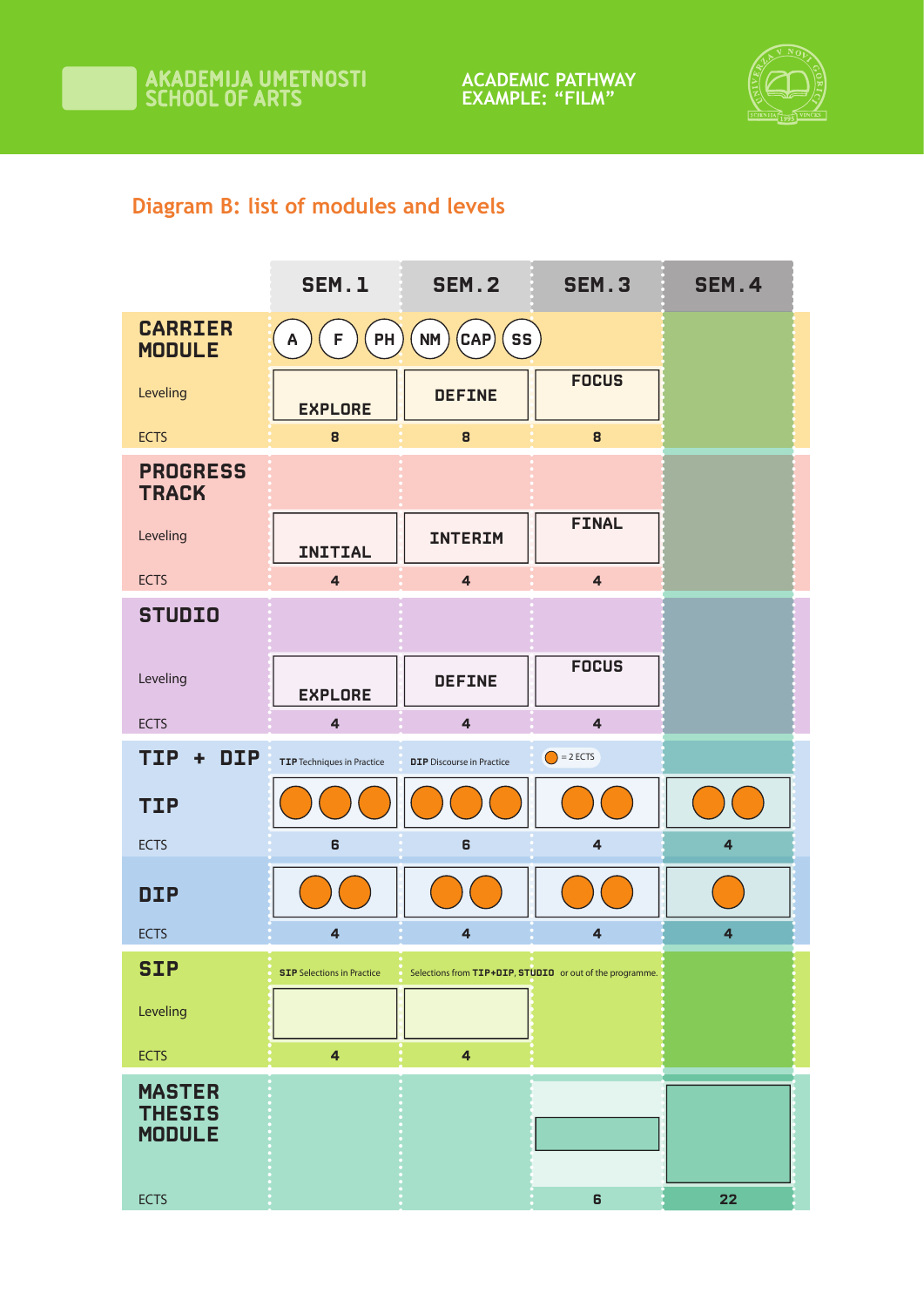# **ACADEMIC PATHWAY EXAMPLE: "FILM"**



# **Diagram C: Example of horizontal and vertical connections in one semester (year 1, autumn semester)**

One of the six carrier modules (Animation / Film / Photography / New Media, Contemporary Art Practices / Scenographic Spaces) in connection with the Studio courses and a selection of TIP/DIP (Techniques / Discourses *in Practice*) and SIP (Selections *in Practice*) courses and courselets, represent the student's main area of production.

# **CARRIER MODULE**

## **PROGRESS TRACK REVIEW END OF SEMESTER**

# **STUDIO**

Topical, interdisciplinary work

Students from all Carrier Modules (CM) can choose any studio. They work with studio leader(s), but they can also contact their carrier module mentors for expert know-how.

Studio can be lead either by programme core teaching staff or by guest artists & external experts.

**Carrier Module (CM) keeps and develops student's study vertical in his/her chosen**  media or field. It is not as **concerned about student's academic study progress as it is focused on the progress of achieving goals and competencies in the chosen eld/media(area) in professional terms.**

**The chosen expert mentor (can be the carrier module mentor or other expert mentor) is tightly connected with the Progress Track, where s/he supports the student from the view of the eld/media. S/he helps the student in choosing the TIP/DIP courslets and SIP contents, supporting the chosen verticale in eld/media/area.**

#### **TIP / DIP COURSES AND COURSELETS**

Provide supportive contents, connected to: the Carrier Module, the Studio and the Progress Track

# **SIP SELECTIONS IN PRACTICE**

Selection can be made from TIP/DIP, Studio or outside the programme

# **INITIAL PROGRESS TRACK (IPT) (BEGINNING OF THE STUDY)**

Progress Track observes and tracks the student's progress through the whole process of the master studies and confronts him/her with her/his fellow students and the study board. Progress mentor leads the student through the Progress Track with the help of his/her expert mentor (can be the student's Carrier Module leader or other chosen expert mentor)

**F**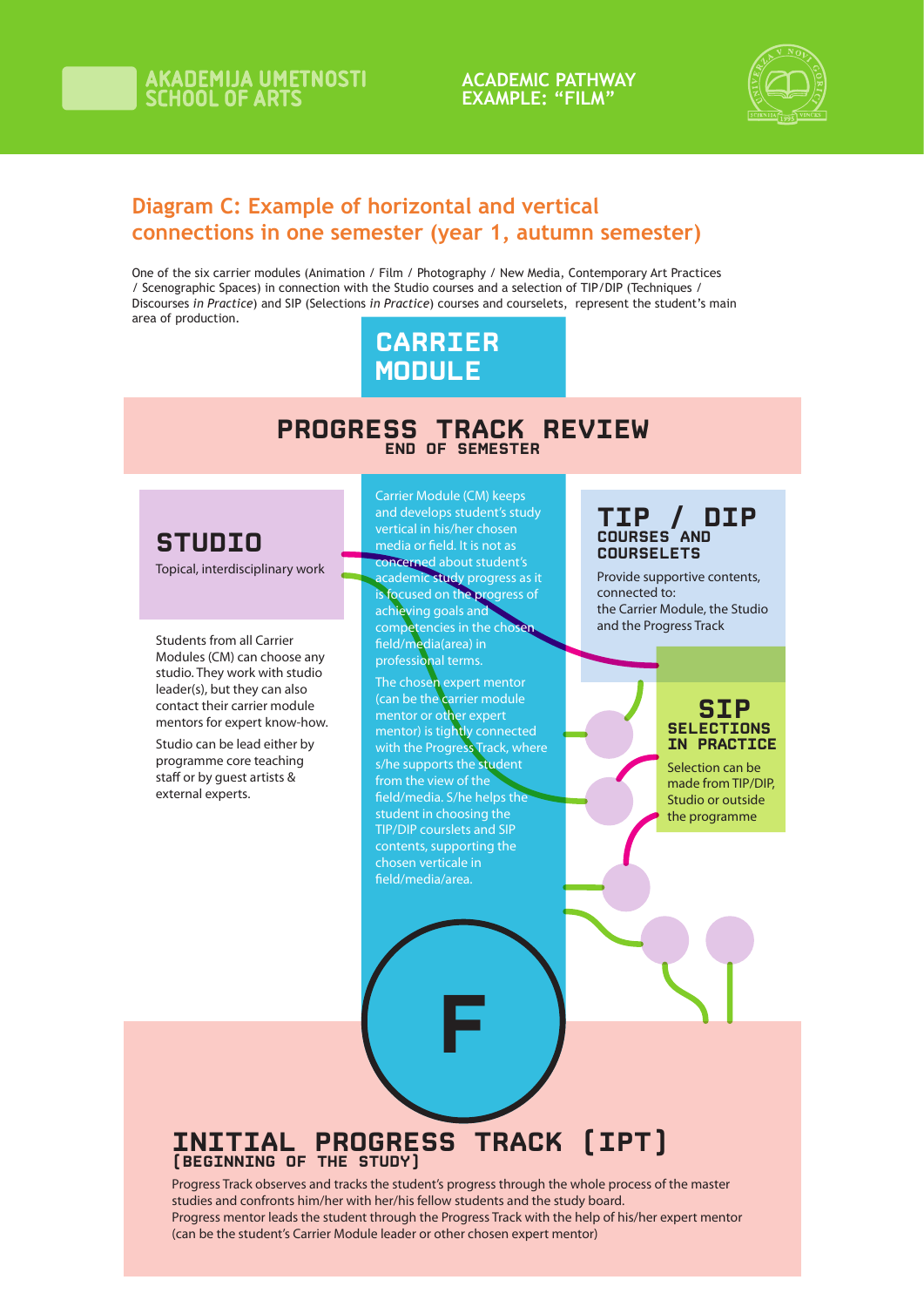

## **PROGRAMME STRUCTURE AND IMPLEMENTATION**

The Media Arts and Practices programme offers a selection of so called **Carrier Modules**, from which **a student elects one on the basis of his/her master project proposal, interest or motivation**: Animation, Film, Photography, New Media, Contemporary Art Practices, or Scenographic Spaces. These Carrier Module areas are not defined and implemented completely independently, rather they are supported and closely intertwined with other compulsory and elective modules, some of which are area-specific, but most are conceived to simultaneously support more than one Carrier Module:

#### << *Please consult the diagrams on p. 2-4 for an overview of all modules and their interconnections* >>

Each student's **individual master project represents the vertical vertebrae** of his/her study programme. It is systematically developed, individually mentored and collectively reviewed **within the compulsory Progress Track module** which runs parallel with the Carrier Modules in the first three semesters, and where students regularly present and discuss with mentors and peers their personal (portfolio) as well as master thesis project progression.

**Within the Studio Module** the student is required to take one Studio **per semester 1, 2 and 3 from a minimum of two choices offered** per semester. A **Studio course** is a collective, congested study experience, closely connected to a student's individual Carrier Module implementation. As a self-standing course it connects the areas of more Carrier Modules into a cohesive topic-based and research-oriented production. Often realised as a site-specific project in workshop form, it treats a specific topic in an interdisciplinary way. The offer, as well as profile (content) of Studios is "sensitive" to the realm choices of each year's student cohort.

#### << *Please consult the diagrams on p. 2-4 for an overview of all modules and their interconnections* >>

Throughout the entire course of study students take a variety of **smaller "courselets"** that provide them with **competencies** required **for their final master project**. Taking into account the individual student's entry skills and knowledge, the selections are partially **ruled by the student's selection of the Carrier Module and negotiated with mentors within the Progress Track module**. These courselets are organised within **three supportive modules**: **Techniques in Practice (TIP), Discourses in Practice (DIP) and Selections in Practice (SIP)** which are all **compulsory**, meaning that **students have to earn ECTS from each** (please consult the diagrams). The **Selections in Practice (SIP) module** represents the so called **"open part" of the curriculum**, offering the students in the first year to freely choose any of the smaller units offered under TIP or DIP, perhaps attend an additional Studio course, or accredit any of the externally attained level- and area-relevant credits.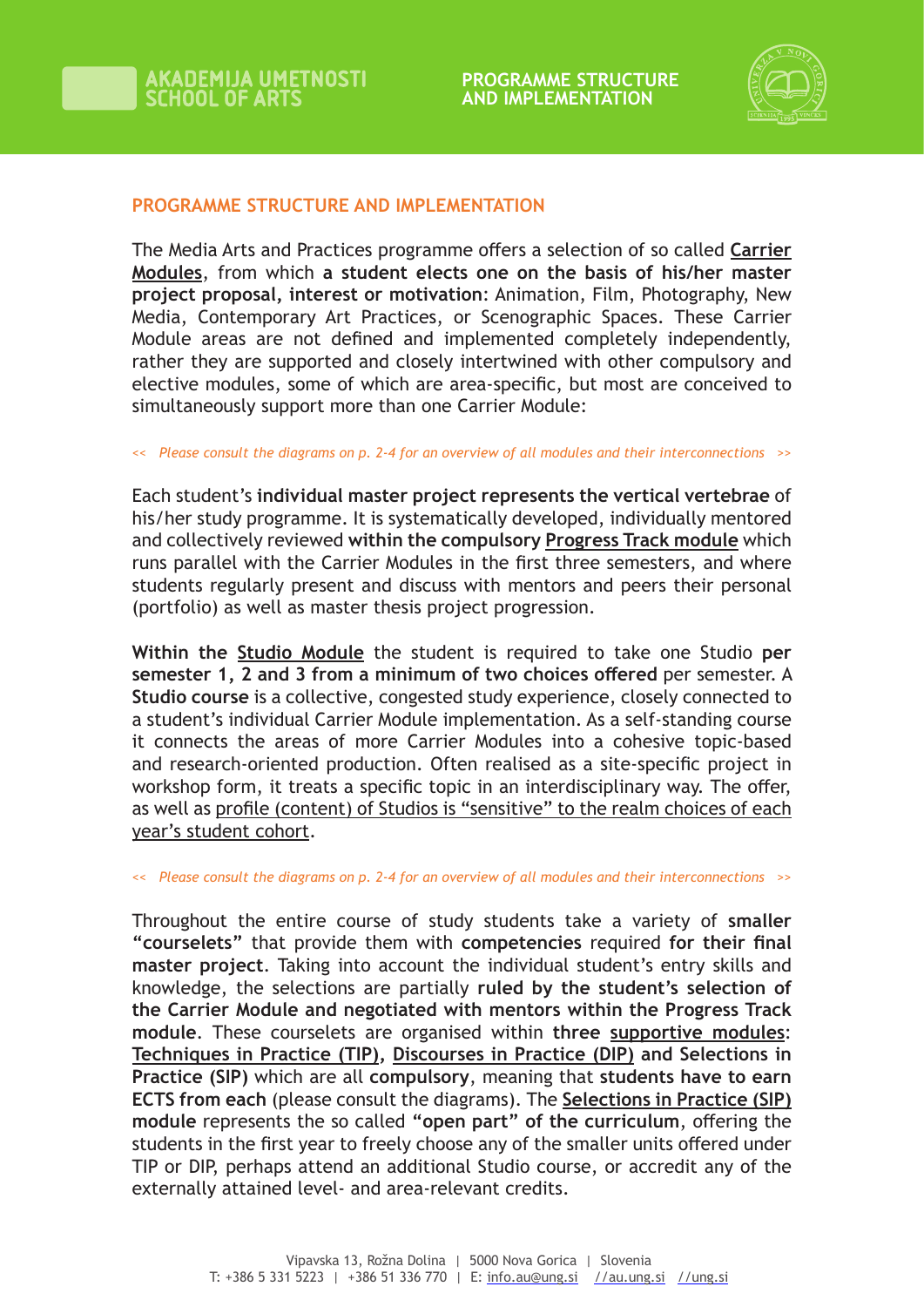

The **Master Thesis compulsory module** consists of two compulsory courses in the second year of study: Master Thesis Preparation (semester 3) reflects on the methodology of the master project production and leads to a full researchbased concept for the written part of the master thesis; the Master Thesis course (semester 4) is ultimately where the student accomplishes the programme both in terms of theory (written paper, including project documentation) and practice (project/product), drawing also from the competences acquired in Carrier-Module based sequence of Studios and the selections within the supportive modules. Here the student finishes and evaluates the master project, **produces the written part of the master thesis, and defends both in front of a committee**.

#### << *Please consult the diagrams on p. 2-4 for an overview of all modules and their interconnections* >>

Along the entire programme of study, the student is closely connected with peers and mentors: The Carrier Module leader is usually the **"expert mentor"**, who guides the development of the student's master thesis project and the overall in-depth acquisition of knowledge and skills within the chosen area. The expert mentors are also engaged within the Progress Track, where they are complemented by the **"progress mentor"**, guiding all enrolled students through group or individual meetings, through the Studio coursework and towards the Master Thesis. Every student also selects a personal tutor to accompany her/ him throughout the study process.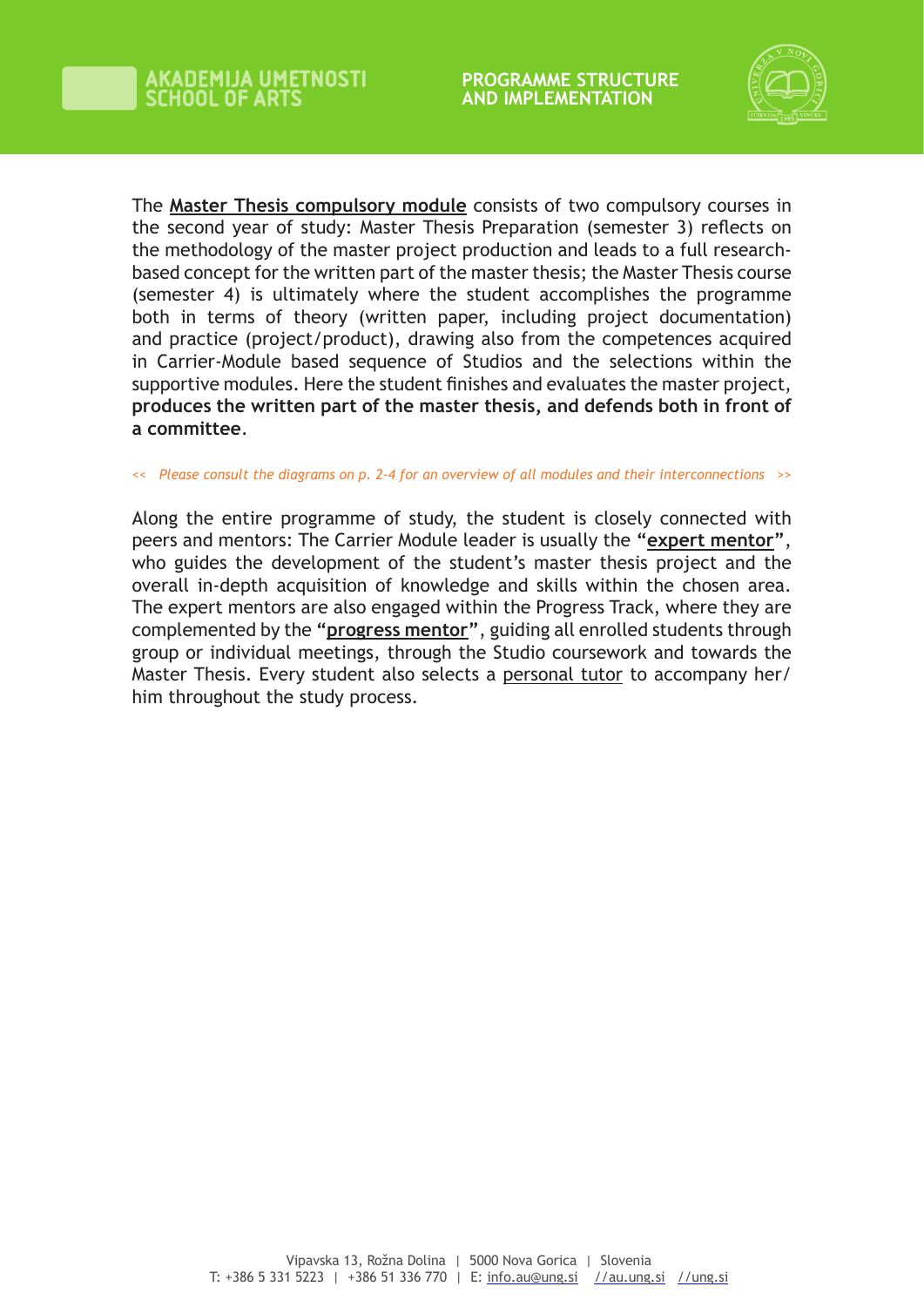

# **EDUCATIONAL AND PROFESSIONAL GOALS**

By successfully finishing the programme, the student..

- **• acquires particular practice and theory-based skills and knowledge** in the selected area (animation, film, contemporary art practices, new media, photography, or scenographic spaces) and their interconnections
- autonomously **develops and manages own role and competences** in a collective learning setting and in the individual master project, applying the developed roles and competences constructively and collaboratively within **site-specific**, **topic-relevant production environments**, nurturing a culture **of continuous and strategic competency** development
- acquires and/or upgrades self-defined **discursive skills and specific theoretical (history, criticism) and project-management related knowledge**, along with **practical skills** related to field-specific methodology and technology, evaluating all of these against other components of competence in the field, and reflects on their interconnections
- carries out **independent creative** conception, realization (production) and finalization (including presentation) of a coherent project, based on **research and/or development work** in the selected area; the student c**ompletes this practical project**, connected to a methodologically developed, theorysupported **written thesis**, both created according to international standards in the chosen area, **presenting and defending** them as a whole in public, in front of a professional/academic committee, peers and relevant programmeexternal stakeholders.

# **ACCESS TO FURTHER STUDIES**

After successfully finishing the programme, the student can either enrol a further postgraduate programme on MA or (also professional) PhD level, progress in the current professional pathway, or pursue a new career in the selected area as mastered within the Media Arts and Practices programme.

### **EXAMINATION AND ASSESSMENT REGULATIONS**

All modules finish with assessed coursework in the form of exercises, (semi) products, performed studies or seminar papers. There a very small share of informative final written examination, most of the assessment is formative. Often the assessed material coursework is accompanied by performed oral examination in the form of a viva infront of an academic and/or professional committee and peers. Incomplete progress between selected modules is possible. Most of the coursework is submitted and archived digitally online, within a dedicated learning management system (intranet).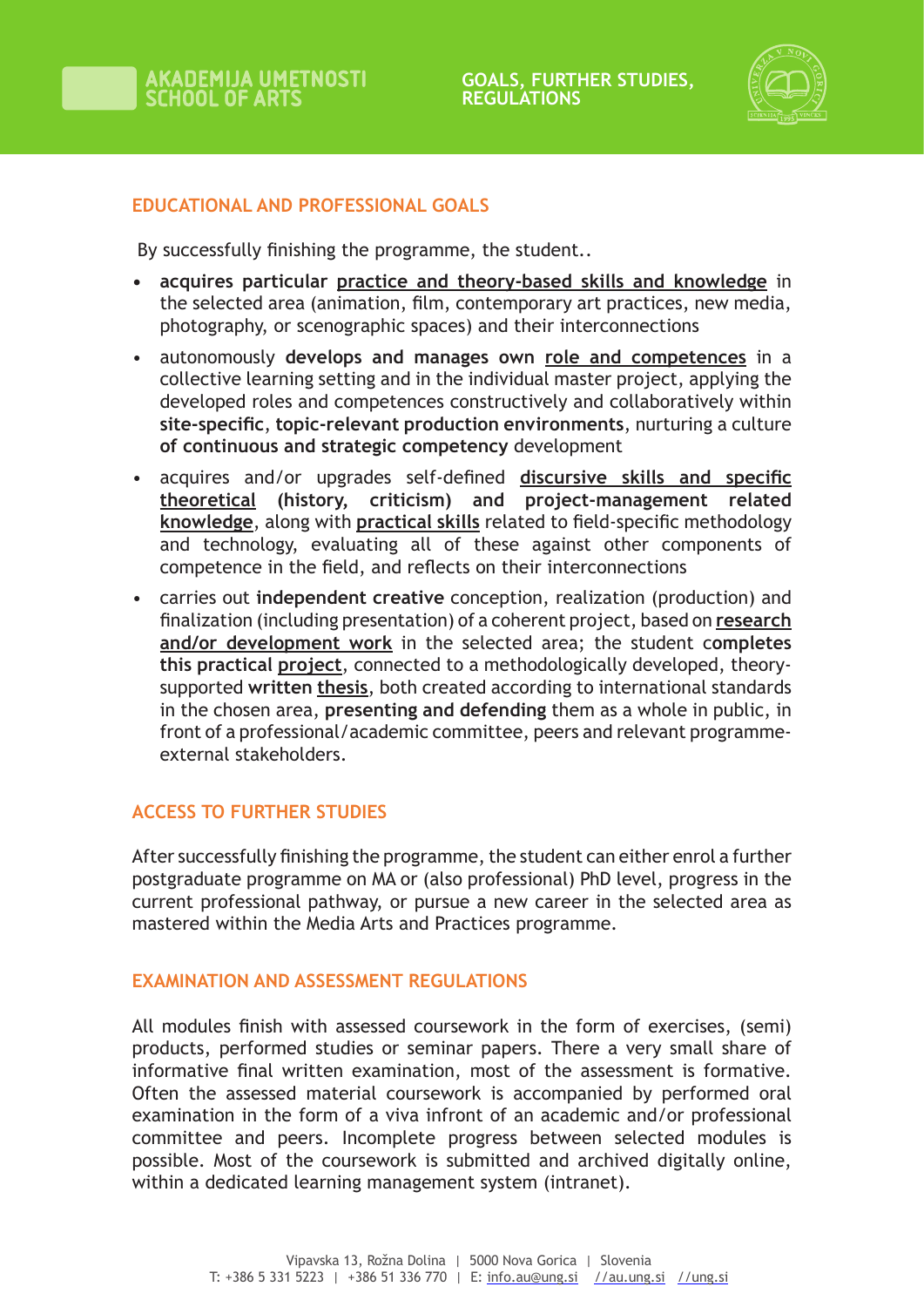

# **Admission requirements**

**General requirements for enrolment are:**

- Higher education degree (180 ECTS)
- Assessment of artistic ability for the Media Arts and Practices programme passed. Certificate of artistic ability is valid only for the current study year.

Applicants with a first degree from non-university higher education programmes accomplished after year 1993 and before 2005 according to the Higher Education Law of Slovenia are to address their application request to the School's Board of Studies.. The Board can assign further conditions to the applicant according to her/his area of prior study, these can encompass BA-level provision, exam-only or non-formal qualifications.

**Enrollment capacity**: 10 (+ 2 for Slovenes without Slovene citizenship or foreign citizens from countries which are not members of the EU)

In case the number of candidates exceeds the number of available enrollment places, the candidates will be selected based on their results: > 90% for their Assessment of artistic ability, > 10% for their grade-point average of school degree.

# **Assessment of artistic ability includes:**

- Pre-submitted **portfolio** of candidate's artistic or creative works, with a full **biography**, and a **motivation letter** with **project idea or expression of interest**. Please submit all materials in English.
- **• Interview**

# **Note**

- The portfolio should illustrate the candidate's interest and quality of work, the diversity and level of knowledge and skills.
- The motivation letter with a project idea or expression of specific abilites and qualities should:
	- show activity of the candidate as regards her/his choice of CARRIER MODULE,
	- briefly explain the candidate's master thesis project idea, or alternatively describe his/her motivations and interests in the choice of specific medium/media as related to own professional or academic pathway.
- In the interview the authorship of the submitted material shall be proven as well as the candidate's ability of comprehension and expressing his/her thoughts in the realm of the study programme.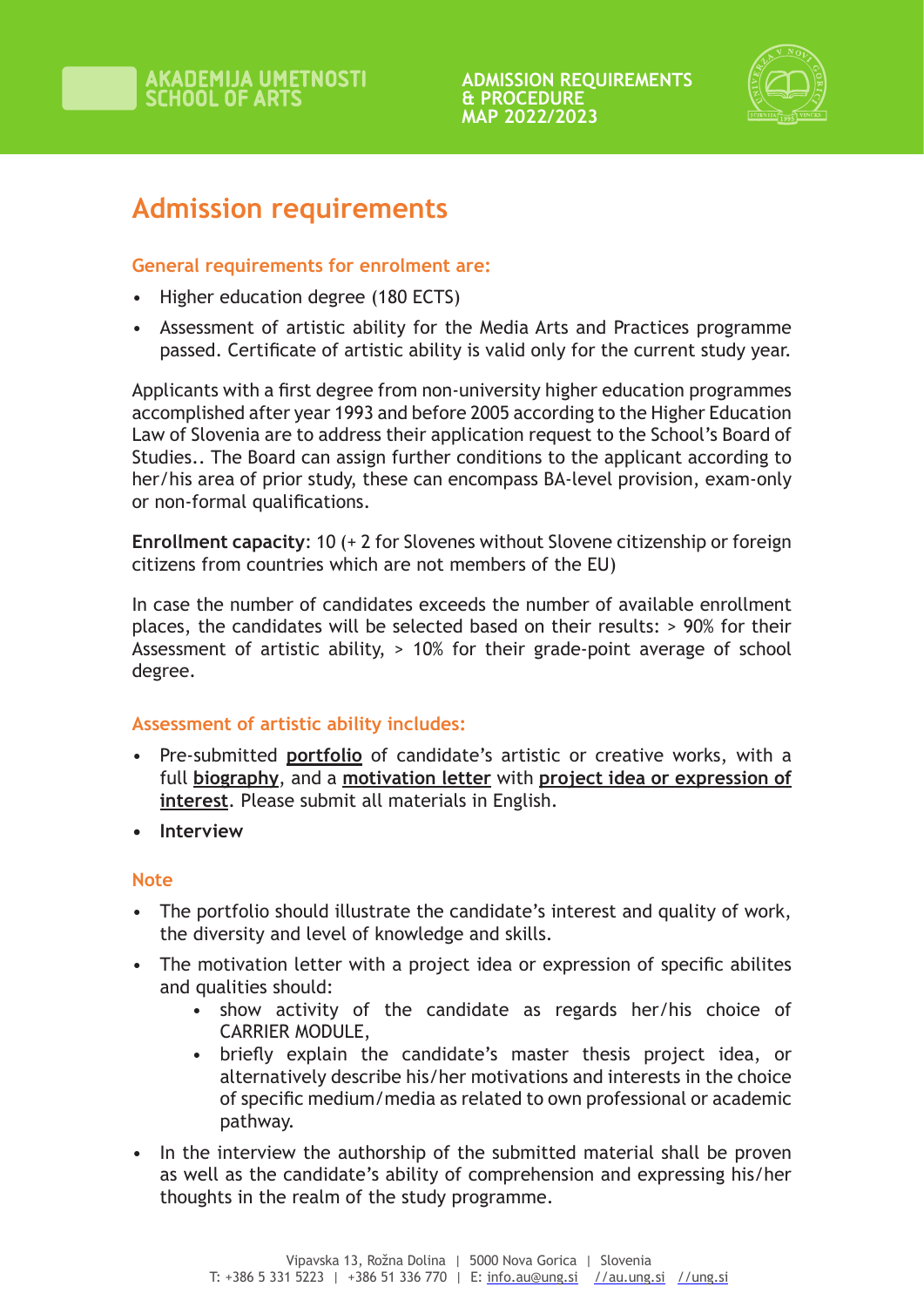

## **Timeline from application to enrolment 2022**

|                                                       | Application &<br>portfolio submission | <b>Interview</b>                        | Enrollment                                                                        |
|-------------------------------------------------------|---------------------------------------|-----------------------------------------|-----------------------------------------------------------------------------------|
| 1 <sup>st</sup> round application dates 15.2. - 30.3. |                                       | by appointment<br>or from 24.6, to 6.7. | a few days after passing<br>artistic ability assessment                           |
| $2nd$ round application dates $1.4. - 1.7$ .          |                                       | from $24.6.$ to $6.7.$                  | a few days after passing<br>artistic ability assessment                           |
| $3rd$ round application dates $1.8. - 1.9$ .          |                                       | from 6, to 17.9.                        | a few days after passing<br>artistic ability assessment and<br>latest until 30.9. |
| <i>*Last round</i>                                    | 10. - 25.9. (noon)                    | until 25.9.                             | until 30.9.                                                                       |

\*If there will be free spaces after the third round, we will be accepting applications until all spaces are taken, in a way that enrollment will be possible only until September 25. The above deadlines apply to all candidates, both EU citizens or candidates with a permanent residence in Slovenia as well other candidates. For more information on other canidates please see http://www.ung.si/en/study/admissions/second-level-admissions/information-forforeign-students/

Candidates are welcome to visit the school especially during semester production shows (c.f. au.ung.si/razstave) and on Open Days (check online for exact dates), but also outside of these. If you would like to visit the school, please contact the UNG School of Arts Office at the below address and let us know about your arrival a few days ahead to make sure that we will be able to devote some time to youy.

### **FINANCING**

Study fee for attending the MAP programme applies annually and is to be paid each year at enrollment. Study fee for all students is 3.500 EUR. More information http://www.ung.si/en/study/fees.

The university does not offer scholarships but we encourage students to apply for funding elsewhere. Some scholarships for incoming students to Slovenia are available at the Ad futura fund, please check conditions for your specific country.

**MORE INFORMATION ON THE PROGRAMME** http://www.ung.si/en/study/school-of-arts/study/2MUP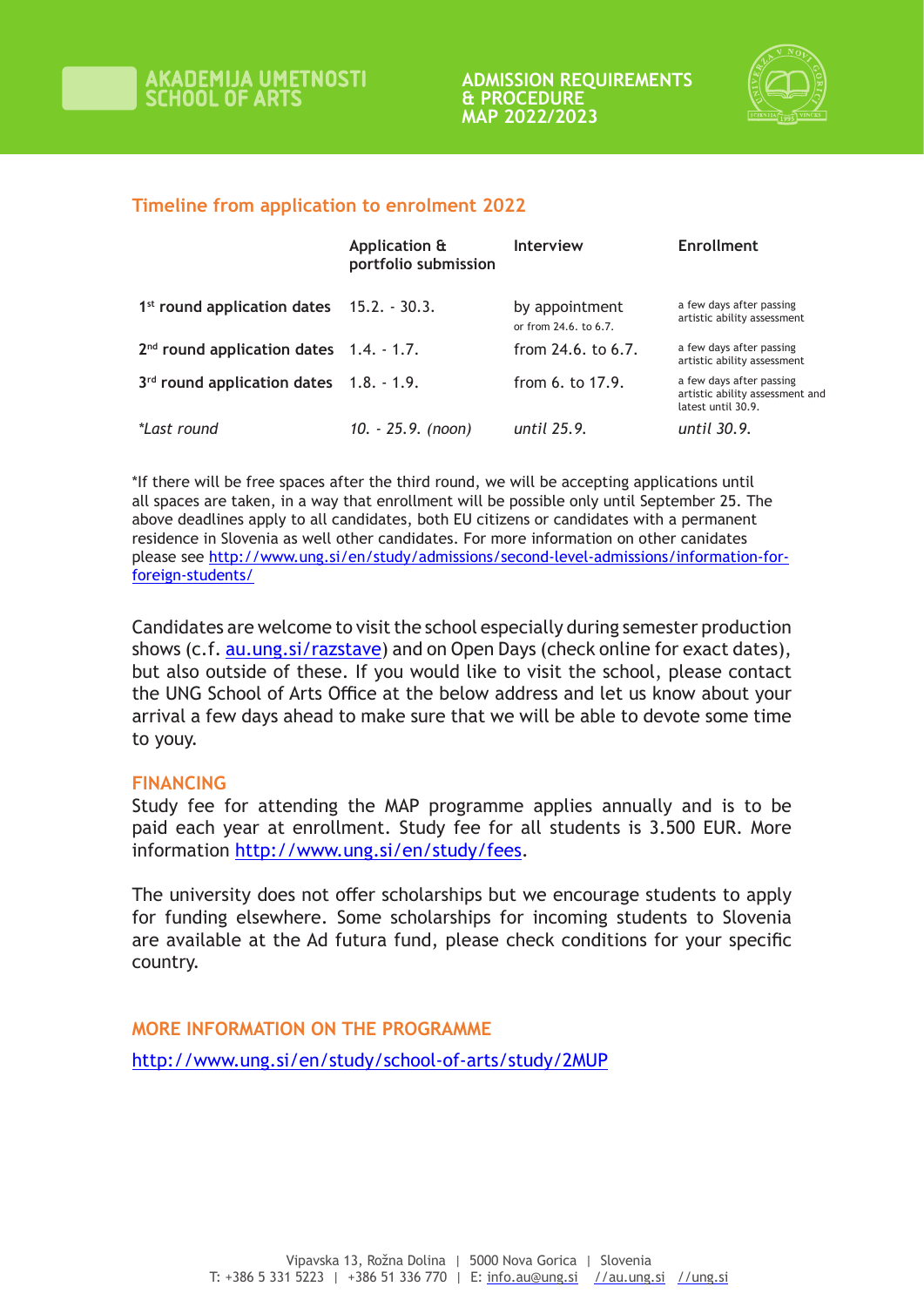

# **About the Academy**

# **History**

The School of Arts joined the University of Nova Gorica in 2008, upon the fifteen years of experience of the **Famul Stuart School of Applied Arts**. The school continues to **evolve and develop** innovative ways to provide knowledge and skills through **practical examples and contextual projects**. Basic school activities are centred on the notion of art and **broadening the application of art**, from creative industries to specific interactions with science and technologies, as well as interdisciplinary media production contexts, from the laboratory to the streets. In 2016 the school received the nominal title Academy in Slovenia, the first since 1945.

The UNG School of Arts offers the full vertical BA/MA structure: a Bachelor of Arts in **Digital Arts and Practices** and since 2012 also the master programme of **Media Arts and Practices.** 

## **Location**

Situated right on the boarder between Italy and Slovenia, the twin towns of Nova Gorica and Gorica are well connected by transport both regionally and internationally, with local bus transfers to the Trieste (Ronchi) Airport and frequent (mini-)bus services to Treviso, Venice, Milan (and other main Northern-Italy) airports, as well as to Ljubljana (1 hour), train connections with these cities are also well maintained. It will take only a short hop to the Croatian cities of Rijeka (1 hour) or Zagreb (2 hours) by car, also Klagenfurt, Salzburg, Graz and even Vienna or Budapest are within a few hours drive. Boat services from Trieste (half an hour drive by car or bus) and other nearby ports connect the region across the Mediterranean.

The close connection of the town of Nova Gorica with the Italian neighbor (twin-) town Gorizia enables students different forms of cooperation in the field of youth culture and entertainment as well as international academic mobility. The micro-region is easy to cycle and well bus-connected. Staying in the flourishing Vipava Valley offers a number of opportunities for actively spending one's free time as well as pampering the gourmet palate with both local food and wine. The position enables quick jumps to Venice, half an hour by car takes you to the beautiful coast of the Adriatic Sea with numerous leisure, sports and cultural options. The twin towns are situated at the mouth of the stunning Soča Valley, with an exceptional offer on relaxation as well as extreme sports in unspoilt nature. From here you can visit numerous beautiful coastal towns of Croatia,